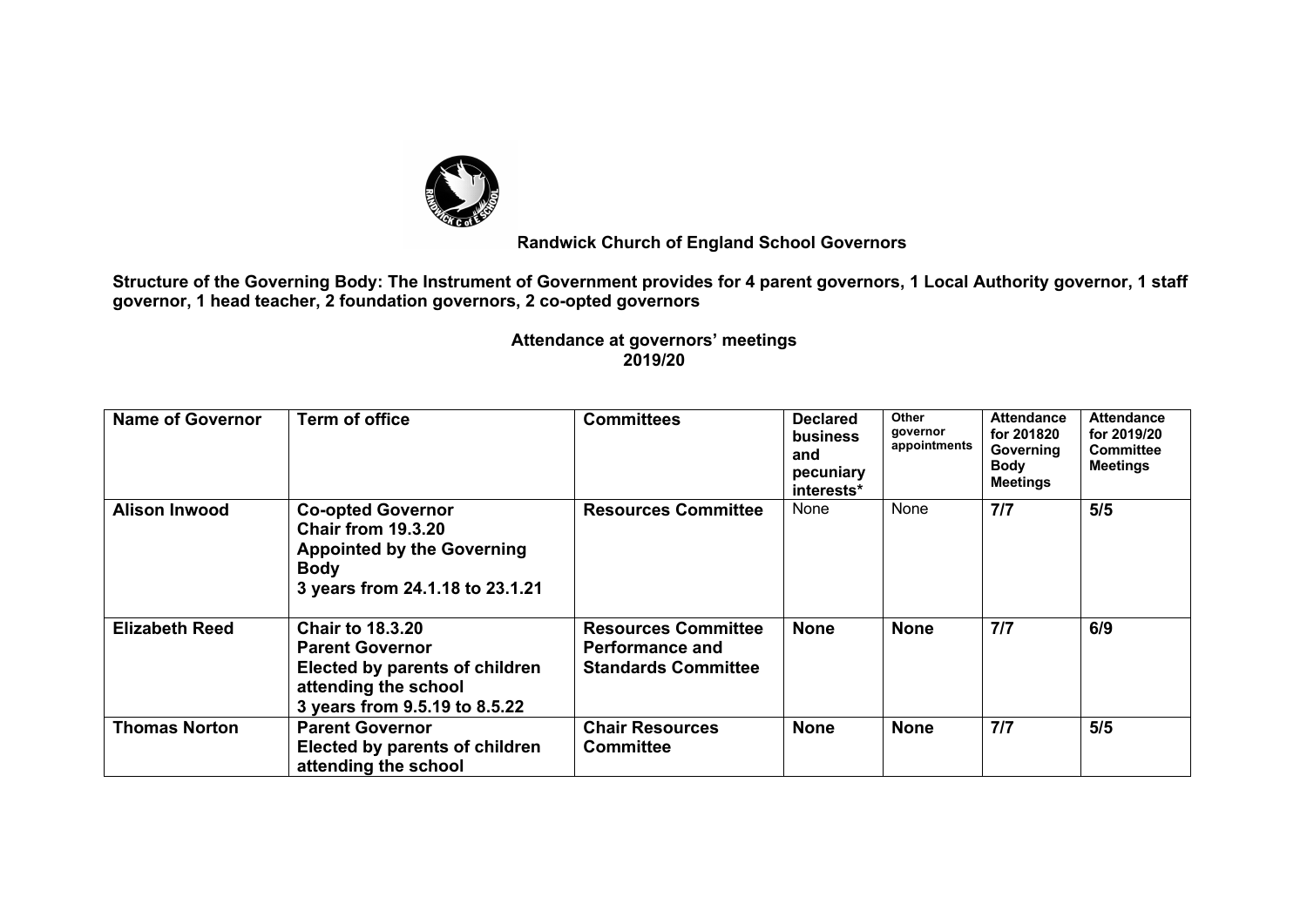|                                 | 3 years from 6.7.17 to 5.7.20                                                                                                                            |                                                                                      |             |             |     |     |  |  |
|---------------------------------|----------------------------------------------------------------------------------------------------------------------------------------------------------|--------------------------------------------------------------------------------------|-------------|-------------|-----|-----|--|--|
| <b>Andrew Niven</b>             | <b>Parent Governor</b><br><b>Co-opted by the Governing Body</b>                                                                                          | <b>Performance and</b><br><b>Standards Committee</b>                                 | <b>None</b> | <b>None</b> | 6/7 | 4/4 |  |  |
|                                 | 3 years from 6.2.18 to 5.2.21                                                                                                                            |                                                                                      |             |             |     |     |  |  |
| <b>David Poad</b>               | <b>Head Teacher</b><br><b>Ex-Officio Governor</b>                                                                                                        | <b>Resources Committee.</b><br><b>Performance and</b><br><b>Standards Committee.</b> | <b>None</b> | <b>None</b> | 6/7 | 9/9 |  |  |
| <b>Steven Hodgkinson</b>        | <b>Staff Governor</b><br>Elected by the school staff<br>3 years from 10.10.19 to 9.10.22                                                                 | <b>Performance and</b><br><b>Standards Committee</b>                                 | <b>None</b> | <b>None</b> | 6/7 | 1/4 |  |  |
| <b>Jacqueline McNeil</b>        | <b>Co-opted Governor</b><br>Vice-Chair from 19.3.20 to<br>18.3.22<br><b>Appointed by the Governing</b><br><b>Body</b><br>3 years from 22.3.18 to 21.3.21 | <b>Performance and</b><br><b>Standards Committee</b>                                 | <b>None</b> | <b>None</b> | 4/7 | 4/4 |  |  |
| <b>Philip Walker</b>            | <b>Local Authority Governor</b><br>Nominated by GCC and<br>appointed by the Governing<br><b>Body</b><br>3 years from 22.11.18 to 21.11.21                | <b>Resources Committee</b>                                                           | <b>None</b> | <b>None</b> | 6/7 | 5/5 |  |  |
| <b>Resigned during the year</b> |                                                                                                                                                          |                                                                                      |             |             |     |     |  |  |
| <b>John Conlon</b>              | <b>Parent Governor</b><br><b>Co-opted by the Governing Body</b><br>3 years from 1.10.19 to 30.9.22<br>Resigned 31.1.20                                   | <b>Performance and</b><br><b>Standards Committee</b>                                 | <b>None</b> | <b>None</b> | 1/2 | 2/2 |  |  |

\* Interests: Governing bodies are under a duty to publish their register of interests.

Governors declare:-

• relevant business interests - financial, or other, interests in an organisation which could feasibly be in a position to supply goods/services to the school